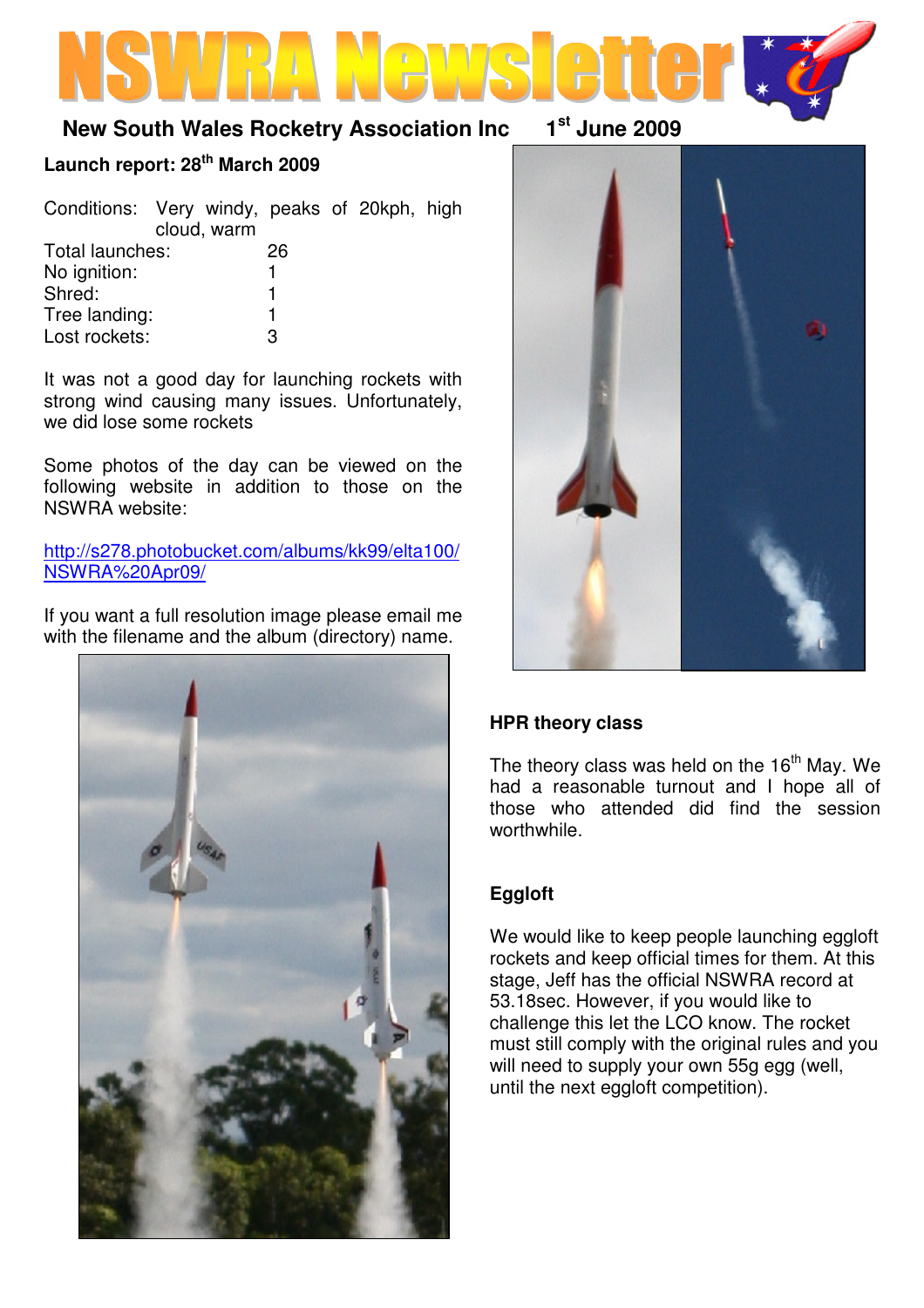

# **New South Wales Rocketry Association Inc 1st June 2009**

#### **Access to Doonside**

Recently, construction has commenced on a walking track and a dog-off-leash area. The owners of the site have asked us to use the alternate entry while construction is in progress. Unfortunately, this path is muddier and this will cause some issues for us.



The ideal way to enter this new path is to travel easterly along the Great Western Highway. Turn into the driveway where the old gates are. About 10 metres to the right, there is a break in the fence and this is the entry point (yes, it is legal  $-1$  have the paperwork to prove it). Follow the path until it matches up with the original path and continue to the launch area.

It is also possible to enter travelling along the Great Western Highway in a westerly direction. There is a break in the island where it says 'No Uturn'. When you see the gates, don't do a u-turn (obviously) but turn right into the driveway. Just be mindful of any cars behind you.

#### **Raffle**

Next launch day we will be commencing a raffle competition. The prize will be a Refit USS Atlantis kindly donated by Suburban Rocketry.



Full details are at the following website: http://www.suburbanrocketry.com/Refit-USS.- Atlantis.html

Tickets will be \$5 and the winner will be drawn during the July launch (assuming no further postponements).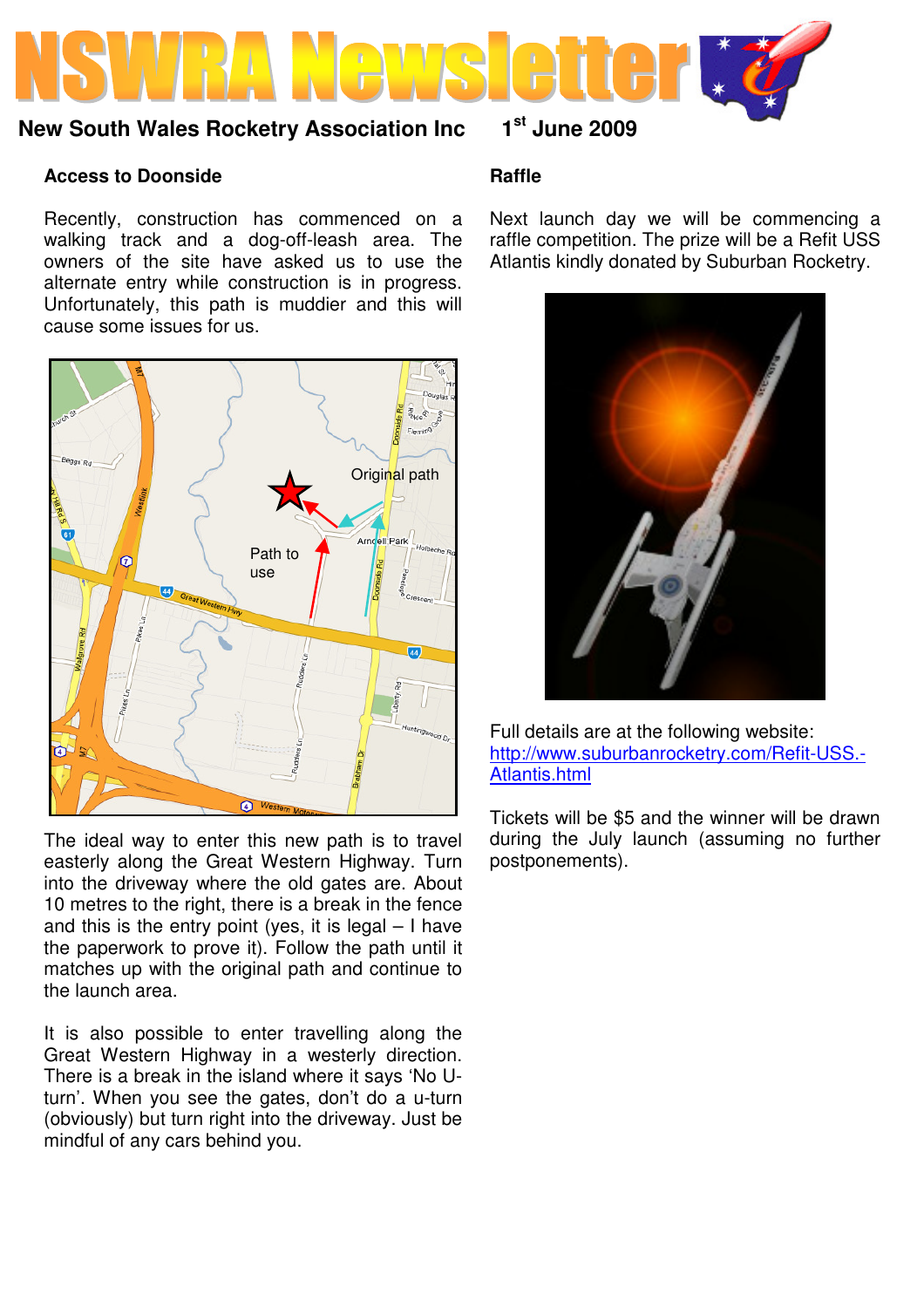# **New South Wales Rocketry Association Inc 1st June 2009**

## **This week's topic – Parachute sizing**

Following from the last launch day, which had significant wind, I have decided to discuss the issue of parachutes.

When the conditions are calm, rockets will pretty much land roughly at the launch pad. However, when winds are 20kph or more, a 300m altitude flight could find a rocket landing nearly 1km away. So I have created a parachute sizing chart to help everyone with this issue. This chart is at the end of the document. This is based on my experience and software simulations to provide an approximate decent rate of about 5m/sec. I am happy for anyone to correct me but I believe it to be a good starting point.

This is a guide only and every rocket needs to be considered separately. Things that you would need to consider:

- The ruggedness of the build a more delicate rocket will need a slower recovery to help protect it. Also, be mindful that long grass acts as a cushion.
- The shape of the parachute  $-$  an obvious one, if there is a hole in the parachute it will perform like a smaller parachute. Simple area calculations may be a sufficient comparison for most cases.
- The 'density' of the rocket. A large but light rocket will be more affected by the wind than a small heavy rocket.
- A streamer may be a better solution for smaller rockets.

So what do I do if my parachute is too big?

- Tie off the chute at the top. Don't use an elastic band as it is likely to roll off when the chute fills with air. Use tape or something else that is less likely to slip off.
- Tie off the shroud lines
- Obtain the right size parachute.

If you need assistance ask the LCO, RSO, or any other experienced flyer.

## **Membership renewals - PLEASE**

A reminder that if your membership is due to forward the fees and a new membership form promptly. The NSWRA has ongoing expenses, primarily rental for Doonside, but our insurance bill will be due shortly and we need to build up the funds for it. Your membership card states when your membership expires.

# **Next launch**

Currently scheduled for the  $6<sup>th</sup>$  June. We'll have to keep an eye on the weather and the condition of the pathways.

### **Suggestions**

Does anyone have any questions that they would like answered in the newsletter?

Andrew Eltobaji NSWRA President